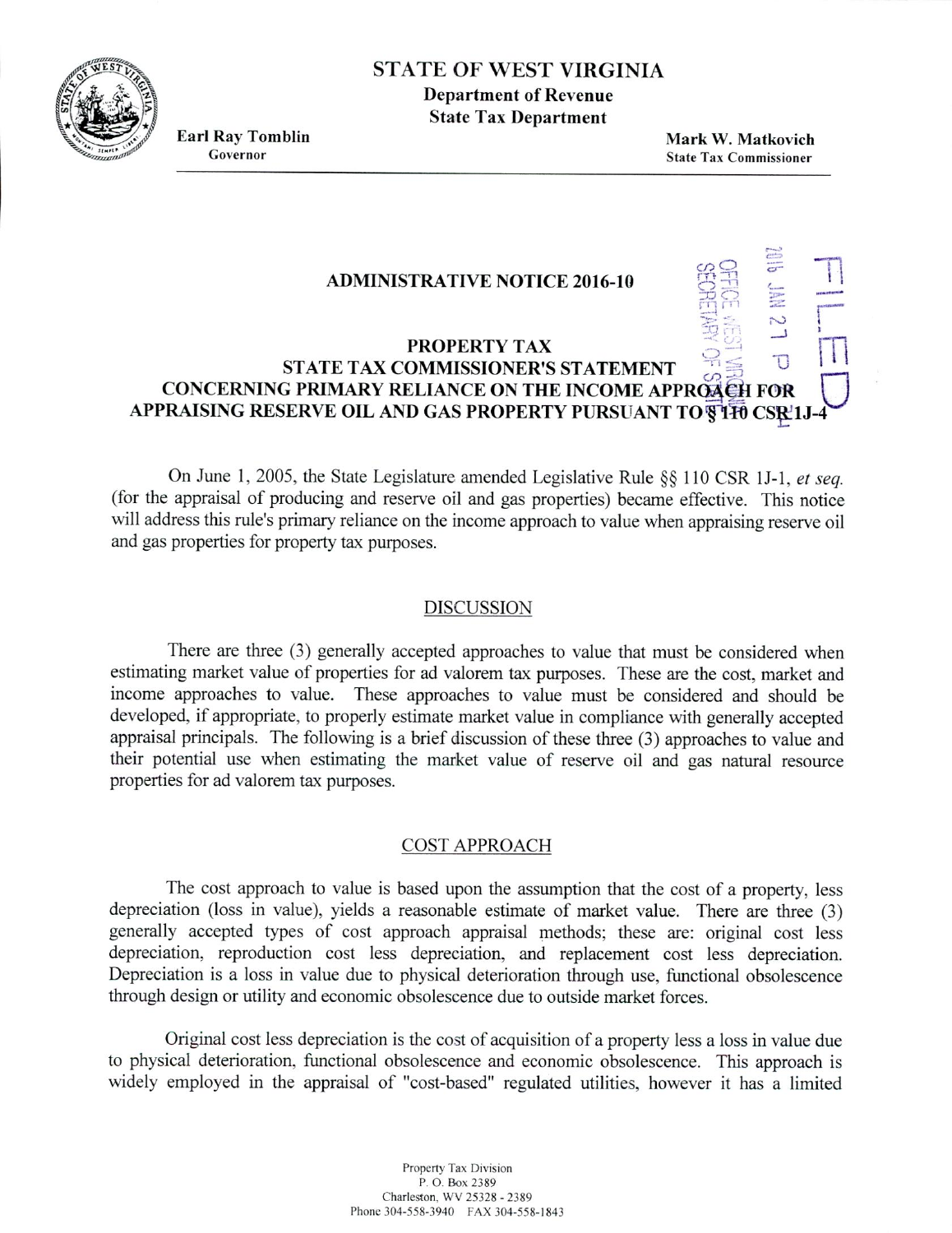#### **Administrative Notice 2016-10 Page 2**

application when appraising reserve oil and gas properties, as many of these types of properties were acquired years ago at substantially less than current market value.

Reproduction cost less depreciation is the cost of reproducing an exact replica of a property less physical deterioration, functional obsolescence, and economic obsolescence. This approach is employed in appraising one-of-a-kind properties such as works of art or special purpose properties, an example of which may be the State's Capitol Building. Oil and gas properties are a nonrenewable natural resource and can therefore not be reproduced. Because of their nonrenewable nature, reserve oil and gas properties do not lend themselves to development of a reproduction cost less depreciation appraisal.

Replacement cost less depreciation is the cost of replacing a property with one of like utility less physical deterioration and economic obsolescence. This approach is the most widely used of the three (3) cost approaches to value and is widely employed in the appraisal of commercial and industrial personal property. Replacement cost has limited application, however, in the appraisal of nonrenewable natural resource properties, as the resource cannot by its nature be replaced. Because of their nonrenewable nature, reserve oil and gas properties do not lend themselves to the development of replacement cost new less depreciation appraisals.

#### MARKET APPROACH

The market approach to value is based upon the assumption that the recent selling price of comparable properties, if properly analyzed and adjusted, will yield a reasonable estimate of current market value. While sales of reserve oil and gas properties do occur within the State, the sales are infrequent and quite often oil and gas interests represent only a portion of the property acquisition thus diluting the purity of the market transaction. Because of these drawbacks the Legislative Rule does not contemplate the development of a market comparable approach to value for reserve oil and gas properties.

### INCOME APPROACH

The income approach to value is based upon the assumption that a property is worth the future income, discounted to present worth, that it will generate for the prospective buyer. In the oil and gas industry, a common business practice of negotiating advance payments ("delay rentals") for the right to, at some future date, produce oil and gas has developed. By analyzing the amount and duration, typically, of delay rentals and by discounting the resulting income series to present worth an estimate of the probable selling price of reserve oil and gas properties can be developed. This procedure contained in § 110 CSR IJ-4.7 is the method used by the Department to develop, on a county and district basis, the per acre market value of reserve (non-producing acreage) oil and gas properties. The resultant per acre values were developed and published, in finalized form, in the State Register on August 27. 2015.